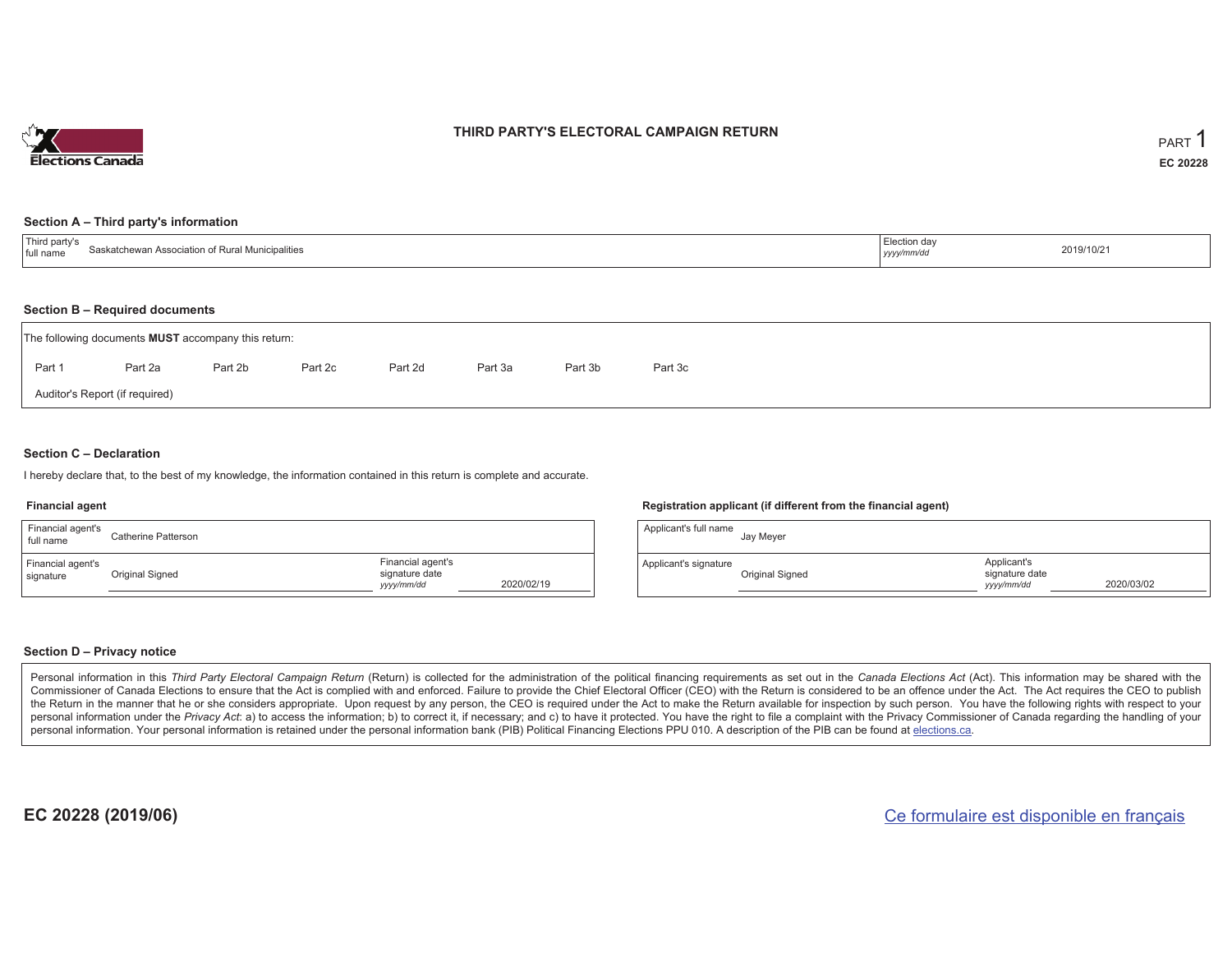

### **THIRD PARTY'S ELECTORAL CAMPAIGN RETURN HIRD PARTY'S ELECTORAL CAMPAIGN RETURN<br>Statement of monetary contributions received PART 2a**

**EC 20228**

| No. |                                                                                     | Full name | <b>Street</b><br>no.                             | <b>Street</b> | Apt. | City | Prov./<br>Terr. | Postal<br>code | Date<br>received<br>yyyy/mm/dd                         | Individual | <b>Business /</b><br>Commercial<br>organization | Government | Trade union | Corporation<br>capital | Unincorporated<br>without share organization or<br>association |
|-----|-------------------------------------------------------------------------------------|-----------|--------------------------------------------------|---------------|------|------|-----------------|----------------|--------------------------------------------------------|------------|-------------------------------------------------|------------|-------------|------------------------|----------------------------------------------------------------|
|     |                                                                                     |           |                                                  |               |      |      |                 |                |                                                        | \$         | \$                                              | \$         | \$          | \$                     | \$                                                             |
|     |                                                                                     |           |                                                  |               |      |      |                 |                |                                                        |            |                                                 |            |             |                        |                                                                |
|     |                                                                                     |           |                                                  |               |      |      |                 |                |                                                        |            |                                                 |            |             |                        |                                                                |
|     |                                                                                     |           |                                                  |               |      |      |                 |                |                                                        |            |                                                 |            |             |                        |                                                                |
|     |                                                                                     |           |                                                  |               |      |      |                 |                |                                                        |            |                                                 |            |             |                        |                                                                |
|     |                                                                                     |           |                                                  |               |      |      |                 |                |                                                        |            |                                                 |            |             |                        |                                                                |
|     |                                                                                     |           |                                                  |               |      |      |                 |                |                                                        |            |                                                 |            |             |                        |                                                                |
|     |                                                                                     |           |                                                  |               |      |      |                 |                |                                                        |            |                                                 |            |             |                        |                                                                |
|     |                                                                                     |           |                                                  |               |      |      |                 |                |                                                        |            |                                                 |            |             |                        |                                                                |
|     |                                                                                     |           |                                                  |               |      |      |                 |                |                                                        |            |                                                 |            |             |                        |                                                                |
|     |                                                                                     |           |                                                  |               |      |      |                 |                |                                                        |            |                                                 |            |             |                        |                                                                |
|     |                                                                                     |           |                                                  |               |      |      |                 |                |                                                        |            |                                                 |            |             |                        |                                                                |
|     |                                                                                     |           |                                                  |               |      |      |                 |                |                                                        |            |                                                 |            |             |                        |                                                                |
|     |                                                                                     |           |                                                  |               |      |      |                 |                |                                                        |            |                                                 |            |             |                        |                                                                |
|     |                                                                                     |           |                                                  |               |      |      |                 |                |                                                        |            |                                                 |            |             |                        |                                                                |
|     |                                                                                     |           |                                                  |               |      |      |                 |                |                                                        |            |                                                 |            |             |                        |                                                                |
|     |                                                                                     |           |                                                  |               |      |      |                 |                | Totals carried forward from previous page \$           |            |                                                 |            |             |                        |                                                                |
|     | Total amount of monetary contributions by contributors who gave over \$200 (A)      |           |                                                  |               |      |      |                 |                |                                                        |            |                                                 |            |             |                        |                                                                |
|     | Number of contributors who gave over \$200                                          |           |                                                  |               |      |      |                 |                |                                                        |            |                                                 |            |             |                        |                                                                |
|     | Total amount of monetary contributions by contributors who gave \$200 or less $(B)$ |           |                                                  |               |      |      |                 |                |                                                        |            |                                                 |            |             |                        |                                                                |
|     | Number of contributors who gave \$200 or less                                       |           |                                                  |               |      |      |                 |                |                                                        |            |                                                 |            |             |                        |                                                                |
|     |                                                                                     |           | Total amount of all monetary contributions (A+B) |               |      |      |                 |                |                                                        |            |                                                 |            |             |                        |                                                                |
|     |                                                                                     |           |                                                  |               |      |      |                 |                | Number of contributors who gave monetary contributions |            |                                                 |            |             |                        |                                                                |

| Thira<br>party | hewan Association of Rural Municipalities | yyyymmuu | 2019/10/2 | Page |  |  |  |
|----------------|-------------------------------------------|----------|-----------|------|--|--|--|
|----------------|-------------------------------------------|----------|-----------|------|--|--|--|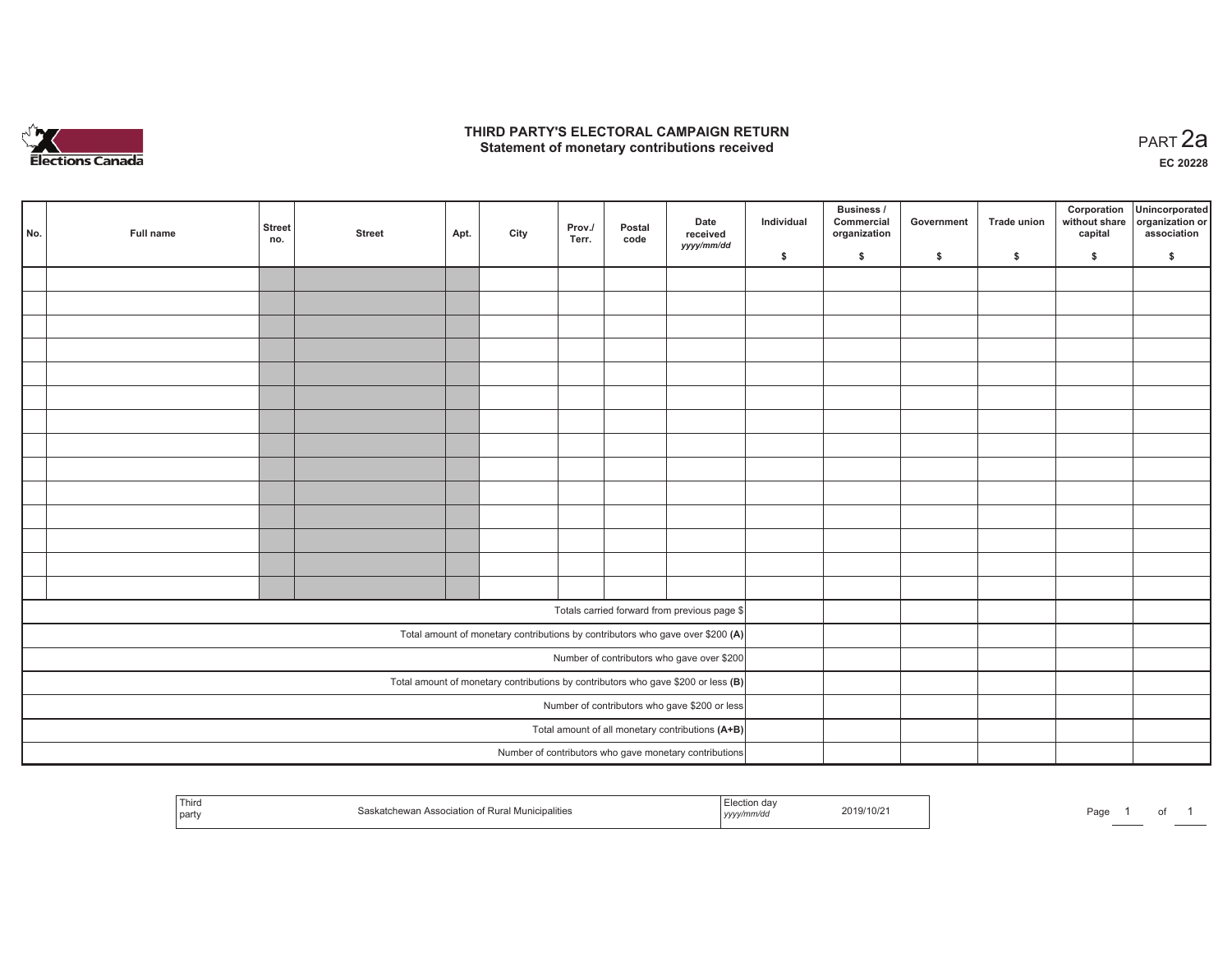

## **THIRD PARTY'S ELECTORAL CAMPAIGN RETURN**  THIRD PARTY'S ELECTORAL CAMPAIGN RETURN<br>Statement of non-monetary contributions received<br> **PART 2b**

| No.                                                                                     | Full name | <b>Street</b><br>no. | <b>Street</b> | Apt. | City | Prov./<br>Terr. | Postal<br>code | Date<br>received<br>yyyy/mm/dd                                                     | Individual | <b>Business /</b><br>Commercial<br>organization | Government | Trade union | Corporation<br>capital | Unincorporated<br>without share organization or<br>association |
|-----------------------------------------------------------------------------------------|-----------|----------------------|---------------|------|------|-----------------|----------------|------------------------------------------------------------------------------------|------------|-------------------------------------------------|------------|-------------|------------------------|----------------------------------------------------------------|
|                                                                                         |           |                      |               |      |      |                 |                |                                                                                    | \$         | \$                                              | \$         | \$          | \$                     | \$                                                             |
|                                                                                         |           |                      |               |      |      |                 |                |                                                                                    |            |                                                 |            |             |                        |                                                                |
|                                                                                         |           |                      |               |      |      |                 |                |                                                                                    |            |                                                 |            |             |                        |                                                                |
|                                                                                         |           |                      |               |      |      |                 |                |                                                                                    |            |                                                 |            |             |                        |                                                                |
|                                                                                         |           |                      |               |      |      |                 |                |                                                                                    |            |                                                 |            |             |                        |                                                                |
|                                                                                         |           |                      |               |      |      |                 |                |                                                                                    |            |                                                 |            |             |                        |                                                                |
|                                                                                         |           |                      |               |      |      |                 |                |                                                                                    |            |                                                 |            |             |                        |                                                                |
|                                                                                         |           |                      |               |      |      |                 |                |                                                                                    |            |                                                 |            |             |                        |                                                                |
|                                                                                         |           |                      |               |      |      |                 |                |                                                                                    |            |                                                 |            |             |                        |                                                                |
|                                                                                         |           |                      |               |      |      |                 |                |                                                                                    |            |                                                 |            |             |                        |                                                                |
|                                                                                         |           |                      |               |      |      |                 |                |                                                                                    |            |                                                 |            |             |                        |                                                                |
|                                                                                         |           |                      |               |      |      |                 |                |                                                                                    |            |                                                 |            |             |                        |                                                                |
|                                                                                         |           |                      |               |      |      |                 |                |                                                                                    |            |                                                 |            |             |                        |                                                                |
|                                                                                         |           |                      |               |      |      |                 |                |                                                                                    |            |                                                 |            |             |                        |                                                                |
|                                                                                         |           |                      |               |      |      |                 |                |                                                                                    |            |                                                 |            |             |                        |                                                                |
|                                                                                         |           |                      |               |      |      |                 |                | Totals carried forward from previous page \$                                       |            |                                                 |            |             |                        |                                                                |
|                                                                                         |           |                      |               |      |      |                 |                |                                                                                    |            |                                                 |            |             |                        |                                                                |
|                                                                                         |           |                      |               |      |      |                 |                | Total amount of non-monetary contributions by contributors who gave over \$200 (A) |            |                                                 |            |             |                        |                                                                |
|                                                                                         |           |                      |               |      |      |                 |                | Number of contributors who gave over \$200                                         |            |                                                 |            |             |                        |                                                                |
| Total amount of non-monetary contributions by contributors who gave \$200 or less $(B)$ |           |                      |               |      |      |                 |                |                                                                                    |            |                                                 |            |             |                        |                                                                |
| Number of contributors who gave \$200 or less                                           |           |                      |               |      |      |                 |                |                                                                                    |            |                                                 |            |             |                        |                                                                |
| Total amount of all non-monetary contributions (A+B)                                    |           |                      |               |      |      |                 |                |                                                                                    |            |                                                 |            |             |                        |                                                                |
|                                                                                         |           |                      |               |      |      |                 |                | Number of contributors who gave non-monetary contributions                         |            |                                                 |            |             |                        |                                                                |

| Third<br>Association of<br>$\cdots$<br>O(110h)<br><b>Municipalities</b><br>™ Rura∟<br>≂wan.<br>part | 019/<br>'10/2<br>ーソソソン | $\mathbf{a}$<br>au |
|-----------------------------------------------------------------------------------------------------|------------------------|--------------------|
|-----------------------------------------------------------------------------------------------------|------------------------|--------------------|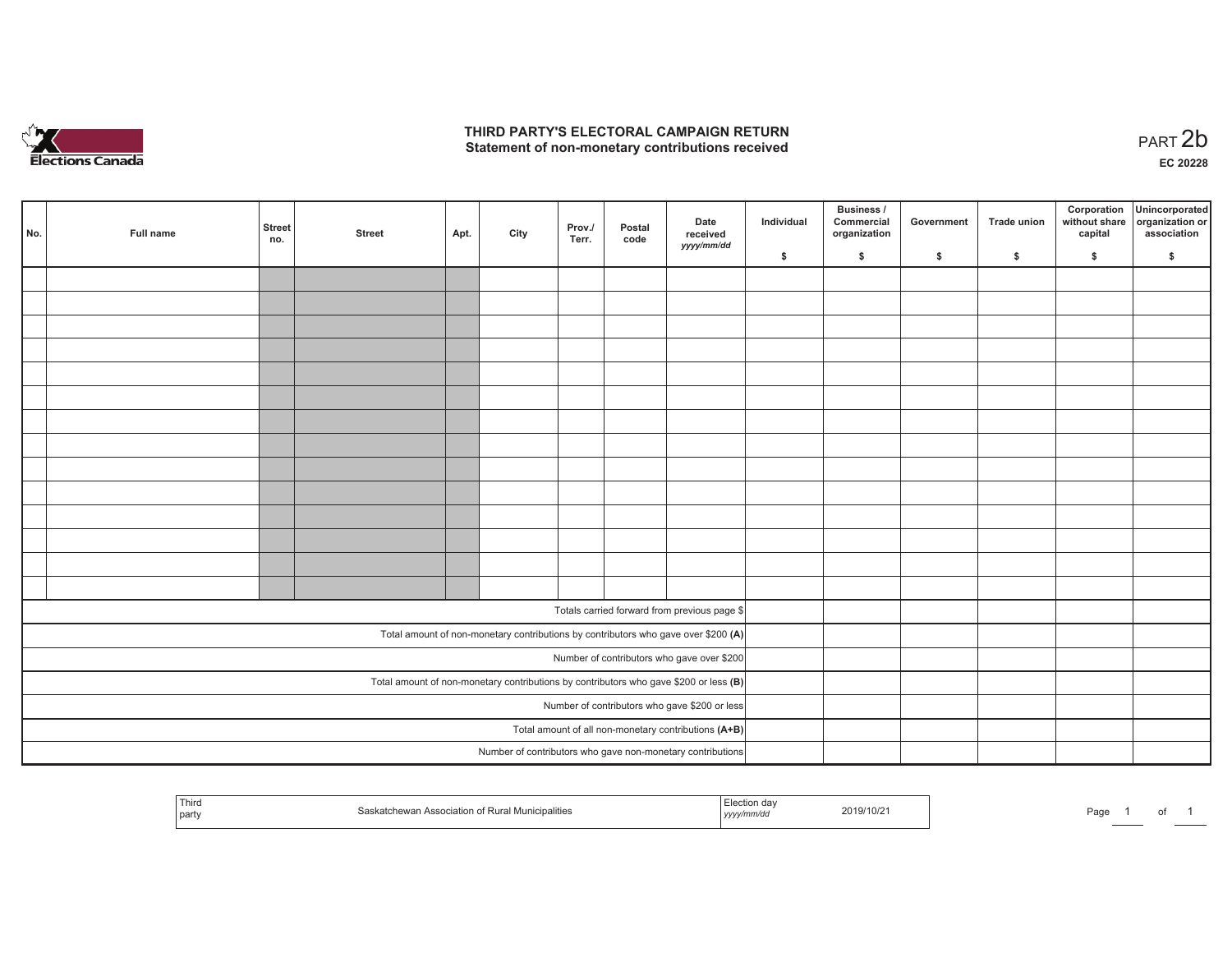

## **THIRD PARTY'S ELECTORAL CAMPAIGN RETURN STATE:** PRACT OF OPPRESS THE STATE STATE STATE STATE STATE STATE STATE STATE STATE STATE START 2C PART 2C STATE STATE STATE STATE STATE STATE STATE STATE STATE STATE STATE STATE STATE STATE STATE STATE STATE STATE STATE S

**EC 20228**

|                                 | No.                                                             | Full name | <b>Street</b><br>no. | <b>Street</b> | Apt. | City | Prov./<br>Terr. | Postal<br>code | Date<br>received                                             | Individual | Business /<br>Commercial<br>organization | Government | <b>Trade union</b> | Corporation<br>capital | Unincorporated<br>without share organization or<br>association |
|---------------------------------|-----------------------------------------------------------------|-----------|----------------------|---------------|------|------|-----------------|----------------|--------------------------------------------------------------|------------|------------------------------------------|------------|--------------------|------------------------|----------------------------------------------------------------|
|                                 |                                                                 |           |                      |               |      |      |                 |                | yyyy/mm/dd                                                   | \$         | \$                                       | \$         | \$                 | \$                     | \$                                                             |
|                                 |                                                                 |           |                      |               |      |      |                 |                |                                                              |            |                                          |            |                    |                        |                                                                |
|                                 |                                                                 |           |                      |               |      |      |                 |                |                                                              |            |                                          |            |                    |                        |                                                                |
|                                 |                                                                 |           |                      |               |      |      |                 |                |                                                              |            |                                          |            |                    |                        |                                                                |
|                                 |                                                                 |           |                      |               |      |      |                 |                |                                                              |            |                                          |            |                    |                        |                                                                |
|                                 |                                                                 |           |                      |               |      |      |                 |                |                                                              |            |                                          |            |                    |                        |                                                                |
|                                 |                                                                 |           |                      |               |      |      |                 |                |                                                              |            |                                          |            |                    |                        |                                                                |
|                                 |                                                                 |           |                      |               |      |      |                 |                |                                                              |            |                                          |            |                    |                        |                                                                |
|                                 |                                                                 |           |                      |               |      |      |                 |                |                                                              |            |                                          |            |                    |                        |                                                                |
|                                 |                                                                 |           |                      |               |      |      |                 |                |                                                              |            |                                          |            |                    |                        |                                                                |
|                                 |                                                                 |           |                      |               |      |      |                 |                |                                                              |            |                                          |            |                    |                        |                                                                |
|                                 |                                                                 |           |                      |               |      |      |                 |                |                                                              |            |                                          |            |                    |                        |                                                                |
|                                 |                                                                 |           |                      |               |      |      |                 |                |                                                              |            |                                          |            |                    |                        |                                                                |
|                                 |                                                                 |           |                      |               |      |      |                 |                |                                                              |            |                                          |            |                    |                        |                                                                |
|                                 |                                                                 |           |                      |               |      |      |                 |                |                                                              |            |                                          |            |                    |                        |                                                                |
|                                 |                                                                 |           |                      |               |      |      |                 |                | Totals carried forward from previous page \$                 |            |                                          |            |                    |                        |                                                                |
|                                 |                                                                 |           |                      |               |      |      |                 |                | Total amount of loans by lenders who provided over \$200 (A) |            |                                          |            |                    |                        |                                                                |
|                                 | Number of lenders who provided over \$200                       |           |                      |               |      |      |                 |                |                                                              |            |                                          |            |                    |                        |                                                                |
|                                 | Total amount of loans by lenders who provided \$200 or less (B) |           |                      |               |      |      |                 |                |                                                              |            |                                          |            |                    |                        |                                                                |
|                                 | Number of lenders who provided \$200 or less                    |           |                      |               |      |      |                 |                |                                                              |            |                                          |            |                    |                        |                                                                |
| Total amount of all loans (A+B) |                                                                 |           |                      |               |      |      |                 |                |                                                              |            |                                          |            |                    |                        |                                                                |
|                                 |                                                                 |           |                      |               |      |      |                 |                | Number of all lenders who provided loans                     |            |                                          |            |                    |                        |                                                                |

| Third<br>party | Patchewan Association of Rura∟<br><b>MUNICIDANTIES</b><br>paskat | ,,,,, | 2019/10/2 | ⊡aα∈ |  |  |  |
|----------------|------------------------------------------------------------------|-------|-----------|------|--|--|--|
|----------------|------------------------------------------------------------------|-------|-----------|------|--|--|--|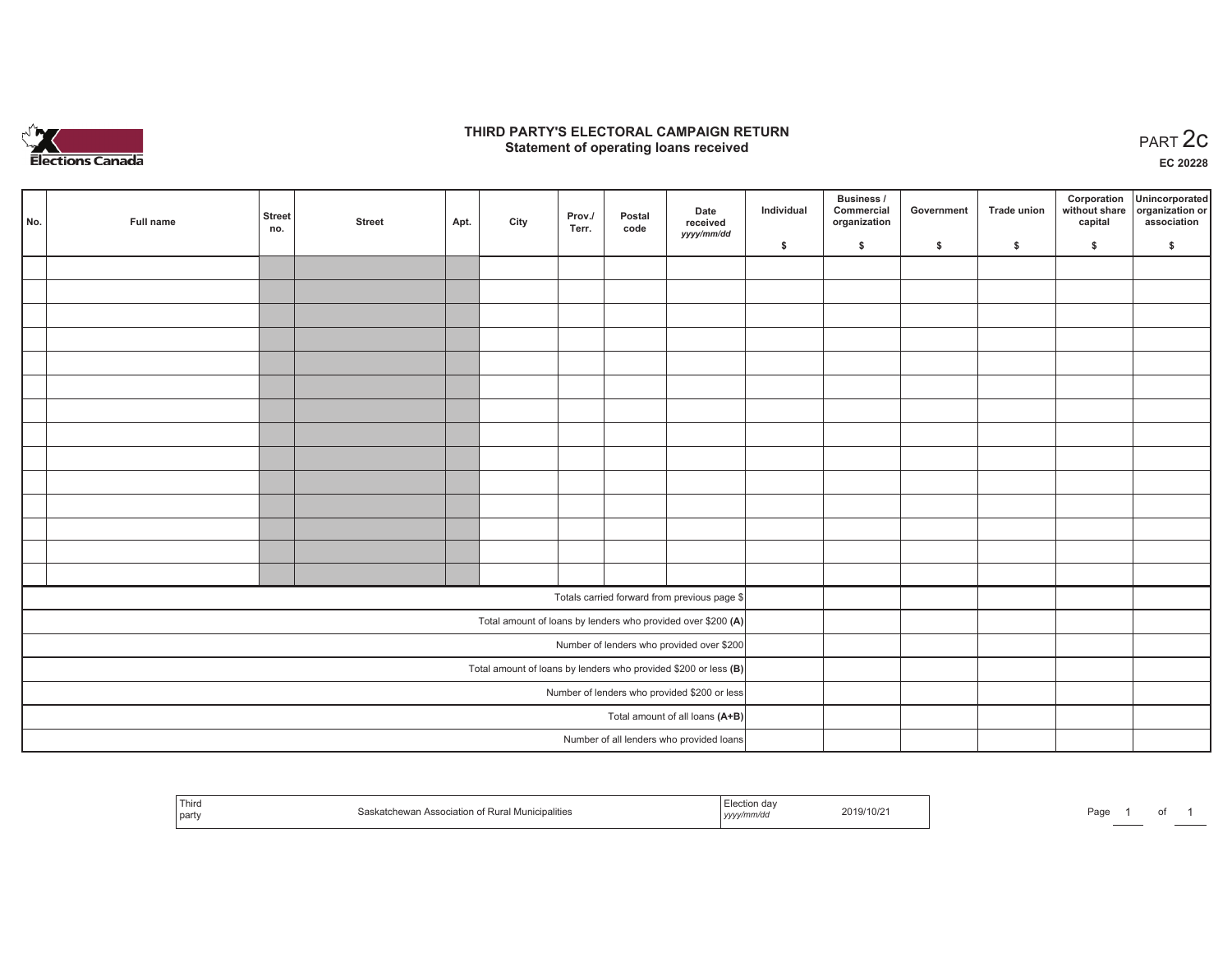

# **THIRD PARTY'S ELECTORAL CAMPAIGN RETURN Summary of inflows** PART 2d

| No.          | Type of contributor / lender                 | <b>Monetary</b><br>contributions<br>(Part 2a) | Non-monetary<br>contributions<br>(Part 2b) | Loans<br>(Part 2c) | <b>Total</b> | Number of<br>contributors and<br>lenders |
|--------------|----------------------------------------------|-----------------------------------------------|--------------------------------------------|--------------------|--------------|------------------------------------------|
|              |                                              | \$                                            | \$                                         | \$                 | \$           |                                          |
| 1.           | Individuals                                  |                                               |                                            |                    |              |                                          |
| 2.           | Businesses / Commercial organizations        |                                               |                                            |                    |              |                                          |
| 3.           | Governments                                  |                                               |                                            |                    |              |                                          |
| 4.           | Trade unions                                 |                                               |                                            |                    |              |                                          |
| 5.           | Corporations without share capital           |                                               |                                            |                    |              |                                          |
| 6.           | Unincorporated organizations or associations |                                               |                                            |                    |              |                                          |
| 7.           | Total (items 1 to 6)                         |                                               |                                            |                    |              |                                          |
| <b>Total</b> |                                              |                                               |                                            |                    |              |                                          |
| 8.           | Amount of third party's resources used       |                                               |                                            |                    |              |                                          |
| 9.           | Grand total (items 7 and 8)                  |                                               |                                            |                    |              |                                          |

| Third | $\cdots$                            | ∃lection dav | 2019/10/2 |
|-------|-------------------------------------|--------------|-----------|
|       | Saskatchewan                        | vyyy/mm/da   |           |
| party | Association of Rural Municipalities |              |           |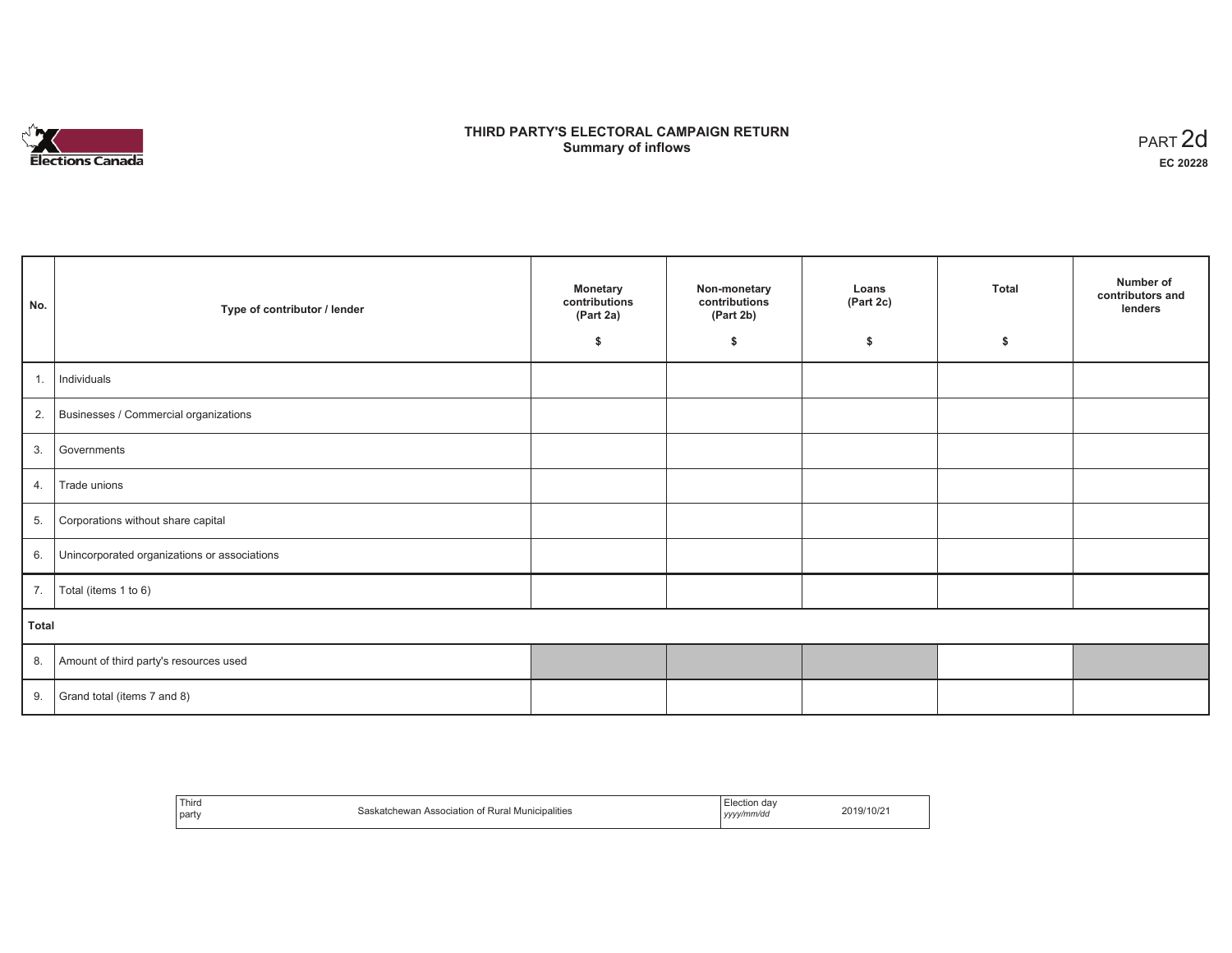

## **THIRD PARTY'S ELECTORAL CAMPAIGN RETURN Statement of expenses incurred for regulated activities that take place during the pre-election period**  *(Only applicable to a fixed-date general election)*

For a list of expense types, expense categories and expense subcategories, refer to Annex II in the Instructions.

| No. | Date<br>incurred<br>yyyy/mm/dd | <b>ED Code</b><br>(if applicable) | Supplier | <b>Expense type</b> | Expense<br>category | Expense<br>subcategory | Starting date<br>of activity,<br>advertisement<br>or survey<br>yyyy/mm/dd | Ending date<br>of activity,<br>advertisement<br>or survey<br>yyyy/mm/dd | Place of activity or<br>advertisement        | <b>Expense amount</b><br>\$ |
|-----|--------------------------------|-----------------------------------|----------|---------------------|---------------------|------------------------|---------------------------------------------------------------------------|-------------------------------------------------------------------------|----------------------------------------------|-----------------------------|
|     |                                |                                   |          |                     |                     |                        |                                                                           |                                                                         |                                              |                             |
|     |                                |                                   |          |                     |                     |                        |                                                                           |                                                                         |                                              |                             |
|     |                                |                                   |          |                     |                     |                        |                                                                           |                                                                         |                                              |                             |
|     |                                |                                   |          |                     |                     |                        |                                                                           |                                                                         |                                              |                             |
|     |                                |                                   |          |                     |                     |                        |                                                                           |                                                                         |                                              |                             |
|     |                                |                                   |          |                     |                     |                        |                                                                           |                                                                         |                                              |                             |
|     |                                |                                   |          |                     |                     |                        |                                                                           |                                                                         |                                              |                             |
|     |                                |                                   |          |                     |                     |                        |                                                                           |                                                                         |                                              |                             |
|     |                                |                                   |          |                     |                     |                        |                                                                           |                                                                         |                                              |                             |
|     |                                |                                   |          |                     |                     |                        |                                                                           |                                                                         |                                              |                             |
|     |                                |                                   |          |                     |                     |                        |                                                                           |                                                                         |                                              |                             |
|     |                                |                                   |          |                     |                     |                        |                                                                           |                                                                         |                                              |                             |
|     |                                |                                   |          |                     |                     |                        |                                                                           |                                                                         |                                              |                             |
|     |                                |                                   |          |                     |                     |                        |                                                                           |                                                                         |                                              |                             |
|     |                                |                                   |          |                     |                     |                        |                                                                           |                                                                         |                                              |                             |
|     |                                |                                   |          |                     |                     |                        |                                                                           |                                                                         |                                              |                             |
|     |                                |                                   |          |                     |                     |                        |                                                                           |                                                                         |                                              |                             |
|     |                                |                                   |          |                     |                     |                        |                                                                           |                                                                         | Totals carried forward from previous page \$ |                             |
|     |                                |                                   |          |                     |                     |                        |                                                                           |                                                                         | Total \$                                     |                             |

| Third<br>  parl | ™unicipalitie。<br>ASSOCIATIO<br>145641<br>ונס שע | 10/z<br>20 I.Y<br>,,,,, | аu |  |
|-----------------|--------------------------------------------------|-------------------------|----|--|
|-----------------|--------------------------------------------------|-------------------------|----|--|

 $_{\sf PART}$ 3a **EC 20228**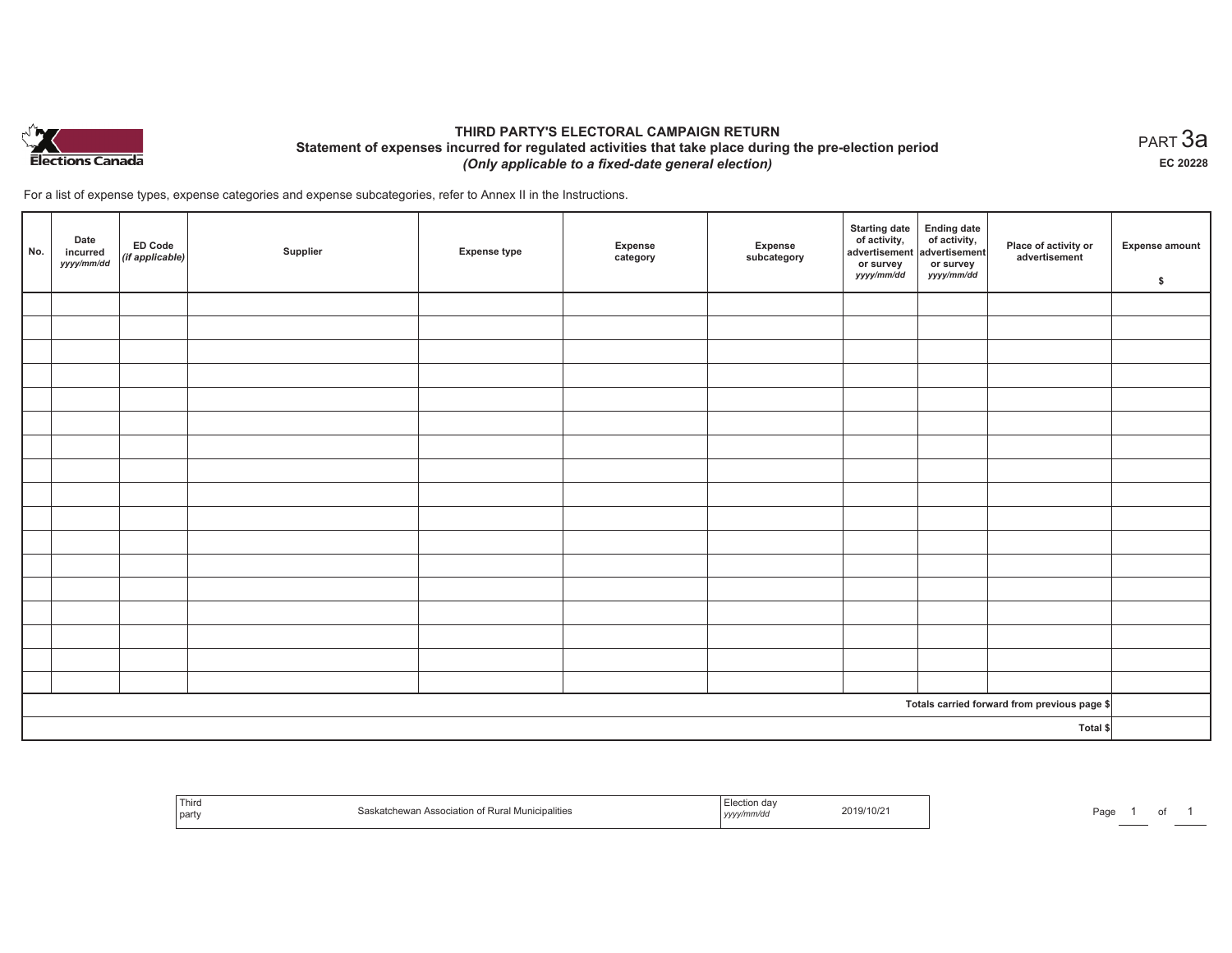

# **THIRD PARTY'S ELECTORAL CAMPAIGN RETURN Statement of expenses incurred for regulated activities that take place during the election period**<br>PART  $3\mathsf{b}$

**EC 20228**

For a list of expense types, expense categories and expense subcategories, refer to Annex II in the Instructions.

| No. | Date<br>incurred<br>yyyy/mm/dd | <b>ED Code</b><br>(if applicable) | Supplier                      | <b>Expense type</b>     | Expense<br>category  | Expense<br>subcategory | <b>Starting date</b><br>of activity,<br>advertisement<br>or survey<br>yyyy/mm/dd | Ending date<br>of activity,<br>advertisement<br>or survey<br>yyyy/mm/dd | Place of activity or<br>advertisement        | <b>Expense amount</b><br>\$ |
|-----|--------------------------------|-----------------------------------|-------------------------------|-------------------------|----------------------|------------------------|----------------------------------------------------------------------------------|-------------------------------------------------------------------------|----------------------------------------------|-----------------------------|
|     | 2019/09/13                     |                                   | Canadian Network Broadcasting | Canola Election Message | Election Advertising | Advertising            | 2019/10/07                                                                       | 2019/10/20                                                              | Saskatchewan                                 | 4,050.90                    |
|     |                                |                                   |                               |                         |                      |                        |                                                                                  |                                                                         |                                              |                             |
|     |                                |                                   |                               |                         |                      |                        |                                                                                  |                                                                         |                                              |                             |
|     |                                |                                   |                               |                         |                      |                        |                                                                                  |                                                                         |                                              |                             |
|     |                                |                                   |                               |                         |                      |                        |                                                                                  |                                                                         |                                              |                             |
|     |                                |                                   |                               |                         |                      |                        |                                                                                  |                                                                         |                                              |                             |
|     |                                |                                   |                               |                         |                      |                        |                                                                                  |                                                                         |                                              |                             |
|     |                                |                                   |                               |                         |                      |                        |                                                                                  |                                                                         |                                              |                             |
|     |                                |                                   |                               |                         |                      |                        |                                                                                  |                                                                         |                                              |                             |
|     |                                |                                   |                               |                         |                      |                        |                                                                                  |                                                                         |                                              |                             |
|     |                                |                                   |                               |                         |                      |                        |                                                                                  |                                                                         |                                              |                             |
|     |                                |                                   |                               |                         |                      |                        |                                                                                  |                                                                         |                                              |                             |
|     |                                |                                   |                               |                         |                      |                        |                                                                                  |                                                                         |                                              |                             |
|     |                                |                                   |                               |                         |                      |                        |                                                                                  |                                                                         |                                              |                             |
|     |                                |                                   |                               |                         |                      |                        |                                                                                  |                                                                         |                                              |                             |
|     |                                |                                   |                               |                         |                      |                        |                                                                                  |                                                                         |                                              |                             |
|     |                                |                                   |                               |                         |                      |                        |                                                                                  |                                                                         |                                              |                             |
|     |                                |                                   |                               |                         |                      |                        |                                                                                  |                                                                         | Totals carried forward from previous page \$ |                             |
|     |                                |                                   |                               |                         |                      |                        |                                                                                  |                                                                         | Total \$                                     | 4,050.90                    |

| Third<br>  party | uanne | ,,,,, | 2019/10/2 | ∩ה⊏<br>'du |  |  |
|------------------|-------|-------|-----------|------------|--|--|
|------------------|-------|-------|-----------|------------|--|--|